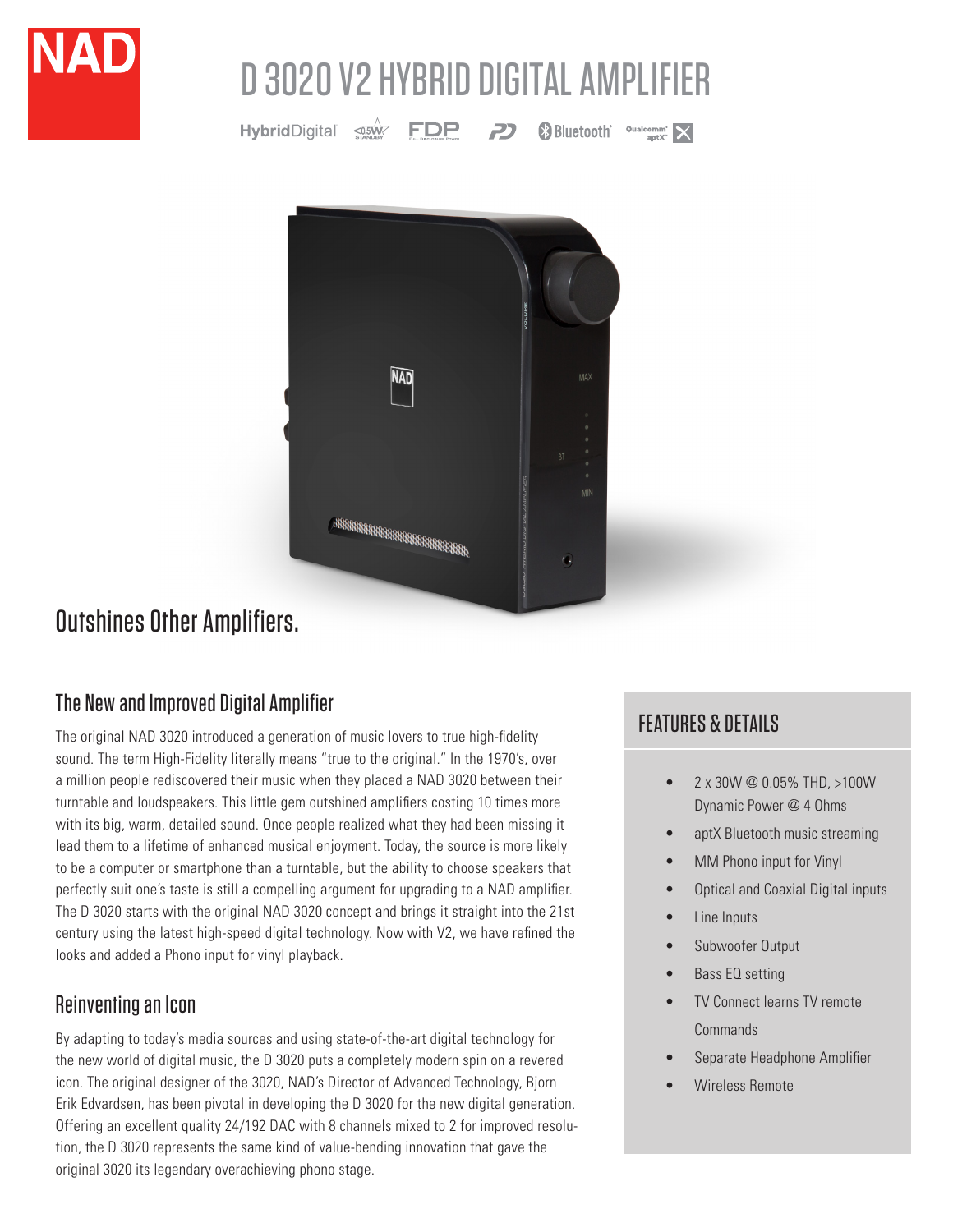

#### Real World Performance

NAD rewrote the rules for amplifiers when designing the original 3020. Instead of letting laboratory test equipment have the last word, we made sure that we could properly drive real loudspeakers with real music for the real world. The D 3020 lives up to this promise through a unique implementation of NAD PowerDrive™ developed by Edvardsen, that allows low impedance drive (current) and high dynamic power (voltage) at vanishingly low distortion levels. This refinement of PowerDrive combined with a precision soft clipping circuit, lets the D 3020 sound even more powerful than it already is. An innovative Bass EQ circuit helps small speakers sound big without overdriving or damaging ported woofers.

#### More Connected

The D 3020 offers inputs for your digital and analogue sources. Coaxial and optical inputs allow many different digital sources to be connected, from CD and DVD players, to set top boxes, media streamers like AppleTV, or satellite and cable receivers. There are also analogue inputs including a sophisticated MM Phono input. Far from just another set of sockets, this Phono stage includes highly accurate RIAA equalization, an Infrasonic Warp Filter, and features both high overload margins and extremely low noise.

#### Stream with Bluetooth

The D 3020 delivers the convenience of wireless streaming with its Bluetooth® capability. Stream all your music from a smartphone, tablet, or laptop. The D 3020 even supports the highest audio quality Bluetooth aptX® that is becoming ever more popular for its excellent sound quality and low power consumption compared to Wi-Fi.

### Power that Truly Delivers

Power output may sound small at 40W per channel, but like all NAD amplifiers this is very misleading, as a properly designed 40W amplifier can sound superior to a 100W amplifier from a lesser brand. With its very small form factor, the D 3020 will astound many for its ability to drive difficult loudspeakers to satisfying levels without adding noise or distortion.

#### Mean and Green

The D 3020's highly efficient design wastes less energy, requiring only 20% of the power needed by traditional Hi-Fi amplifiers. It's like trading in a gas guzzling car for a hybrid vehicle. Standby power consumption is a miniscule <0.5W. NAD has taken amplification to new lows, with lower distortion, lower noise, and lower power consumption. NAD's major focus is to find new technology that improves musical performance while consuming less power and using fewer non-renewable resources in manufacturing.